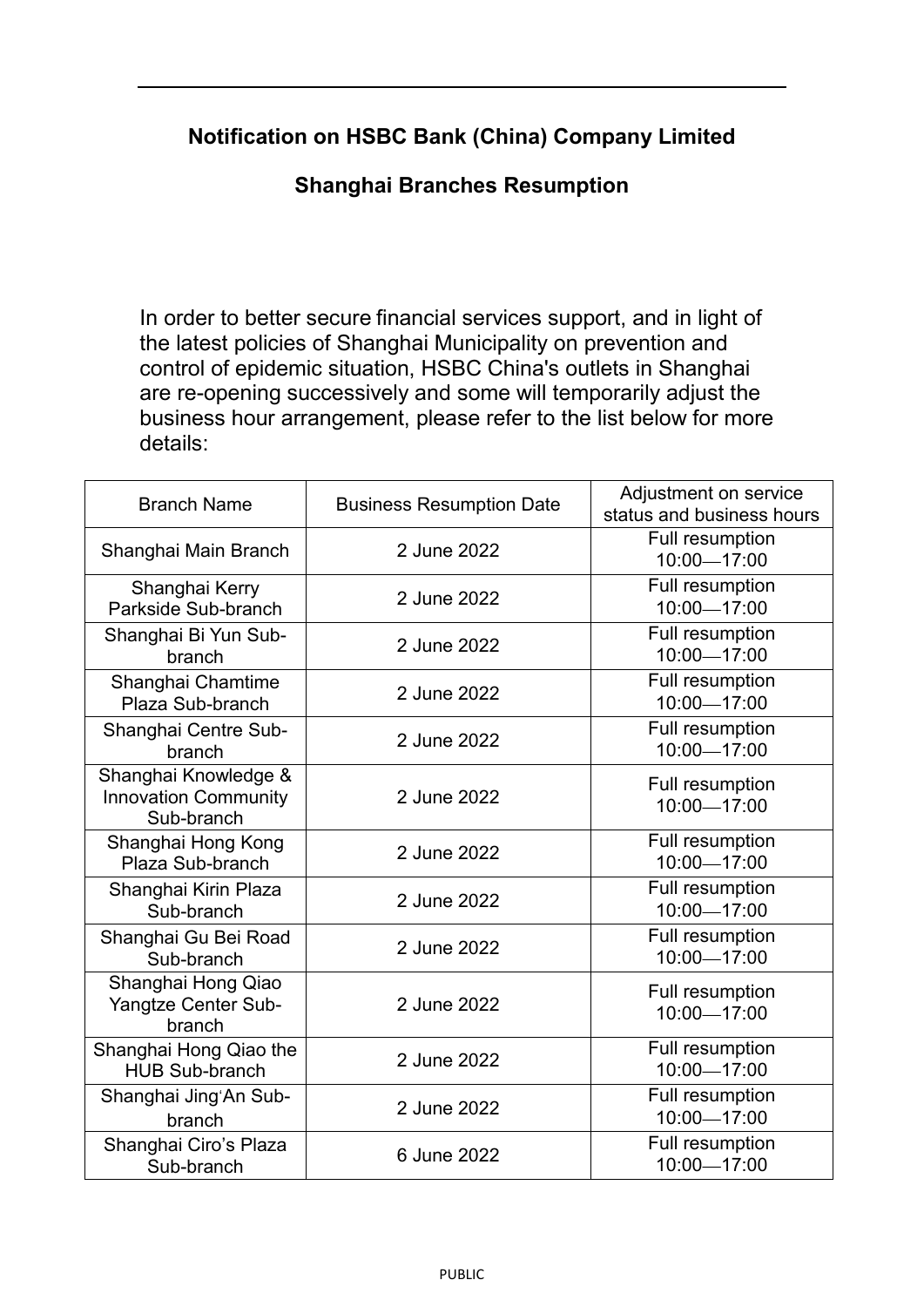| Shanghai Heng Shan<br>Road Sub-branch                            | 6 June 2022  | Full resumption<br>10:00-17:00 |
|------------------------------------------------------------------|--------------|--------------------------------|
| Shanghai Touch Mall<br>Sub-branch                                | 6 June 2022  | Full resumption<br>10:00-17:00 |
| Shanghai Cao Xi Road<br>Sub-branch                               | 6 June 2022  | Full resumption<br>10:00-17:00 |
| Shanghai Lian Yang<br>Sub-branch                                 | 6 June 2022  | Full resumption<br>10:00-17:00 |
| Shanghai Bund Sub-<br>branch                                     | 6 June 2022  | Full resumption<br>10:00-17:00 |
| Shanghai Jing 'An Kerry<br><b>Center Sub-branch</b>              | 6 June 2022  | Full resumption<br>10:00-17:00 |
| Shanghai International<br><b>Equatorial Hotel Sub-</b><br>branch | 6 June 2022  | Full resumption<br>10:00-17:00 |
| Shanghai Heng Feng<br>Road Sub-branch                            | 6 June 2022  | Full resumption<br>10:00-17:00 |
| Shanghai Da Ning Sub-<br>branch                                  | 6 June 2022  | Full resumption<br>10:00-17:00 |
| Shanghai Tai Kang<br>Road Sub-branch                             | 6 June 2022  | Full resumption<br>10:00-17:00 |
| Shanghai Zhong Shang<br>Park Sub-branch                          | 6 June 2022  | Full resumption<br>10:00-17:00 |
| Shanghai Nanjing West<br>Road Sub-branch                         | 6 June 2022  | Full resumption<br>10:00-17:00 |
| Shanghai Kwah Center<br>Sub-branch                               | 7 June 2022  | Full resumption<br>10:00-17:00 |
| Shanghai Xu Jia Hui<br>Sub-branch                                | 8 June 2022  | Full resumption<br>10:00-17:00 |
| Shanghai Pilot Free<br><b>Trade Zone Sub-branch</b>              | 13 June 2022 | Full resumption<br>10:00-17:00 |

Please refer to HSBC China official website, HSBC China Mobile Banking app and HSBC China WeChat official account (汇丰中 国, WeChat ID: HSBC-CHINA-RBWM) for latest information.

In addition to visiting a branch, a number of digital channels, including internet banking, mobile banking, phone banking, and HSBC China WeChat service account (汇丰中国客户服务, WeChat ID: HSBCeBanking) are always ready for your selection.

If you have any further questions or urgent queries, please contact your Relationship Manager or please contact our 24-hours